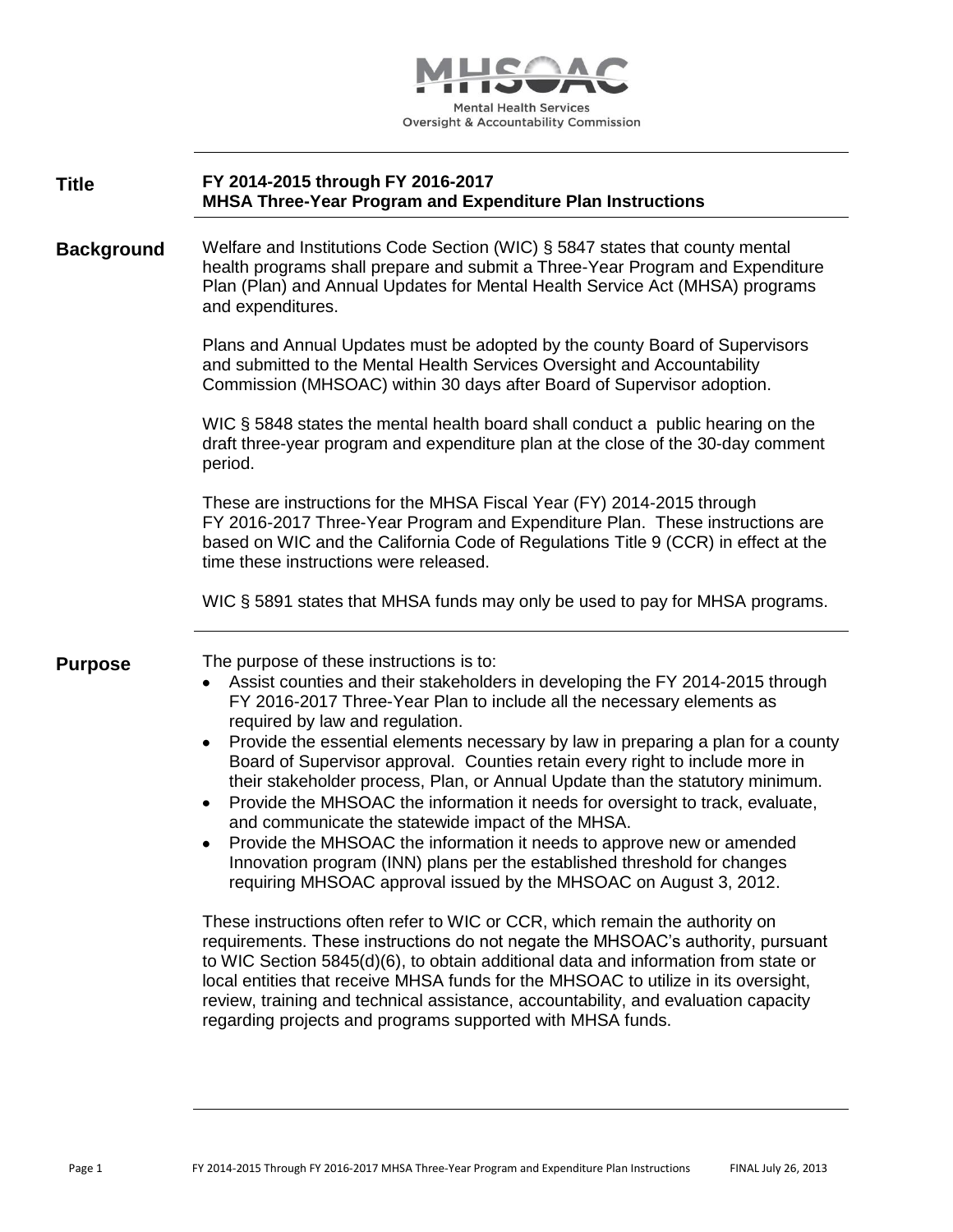

| What is a<br><b>Three Year</b><br>Plan?                                                       | WIC § 5847 and CCR § 3310 state that a Three Year Program and Expenditure<br>Plan shall address each MHSA component: Community Services and Supports<br>(CSS) for children and youth, transition age youth, adults, and older adults<br>(WIC § 5800 and § 5850); Capital Facilities and Technology Needs (CFTN)<br>(WIC § 5847); Workforce Education and Training (WET) (WIC § 5820); Prevention<br>and Early Intervention (PEI) (WIC § 5840); and Innovative Programs (INN)<br>(WIC § 5830). This shall be one plan, incorporating all these elements, and making<br>expenditure projections for each component per year.                                                      |
|-----------------------------------------------------------------------------------------------|---------------------------------------------------------------------------------------------------------------------------------------------------------------------------------------------------------------------------------------------------------------------------------------------------------------------------------------------------------------------------------------------------------------------------------------------------------------------------------------------------------------------------------------------------------------------------------------------------------------------------------------------------------------------------------|
| How is a<br><b>Three Year</b><br><b>Plan different</b><br>from an<br><b>Annual</b><br>Update? | CCR § 3310 states that a county shall update the Plan annually. An Annual Update<br>includes an update to the Plan addressing the elements that have changed and that<br>year's expenditure plan. In FY 2015-2016 and FY 2016-2017 counties will complete<br>Annual Updates to the FY 2014-2015 through FY 2016-2017 Three Year Program<br>and Expenditure Plan.                                                                                                                                                                                                                                                                                                                |
| <b>Who Should</b><br>be Involved in<br>the<br><b>Stakeholder</b><br>Process?                  | WIC § 5848 states that each Plan shall be developed with local stakeholders,<br>including:<br>Adults and seniors with severe mental illness<br>$\bullet$<br>Families of children, adults, and seniors with severe mental illness<br>$\bullet$<br>Providers of services<br>٠<br>Law enforcement agencies<br>٠<br>Education<br>$\bullet$<br>Social services agencies<br>Veterans<br>٠<br>Representatives from veterans organizations<br>٠<br>Providers of alcohol and drug services<br>$\bullet$<br>Health care organizations<br>$\bullet$<br>Other important interests.<br>CCR § 3300 further includes:<br>Representatives of unserved and/or underserved populations and family |
|                                                                                               | members of unserved/underserved populations, as defined in CCR § 3200.300<br>and CCR § 3200.310<br>Stakeholders that reflect the diversity of the demographics of the county,<br>including but not limited to, geographic location, age, gender, and race/ethnicity.<br>Clients with serious mental illness and/or serious emotional disturbance, and<br>٠<br>their family members.                                                                                                                                                                                                                                                                                             |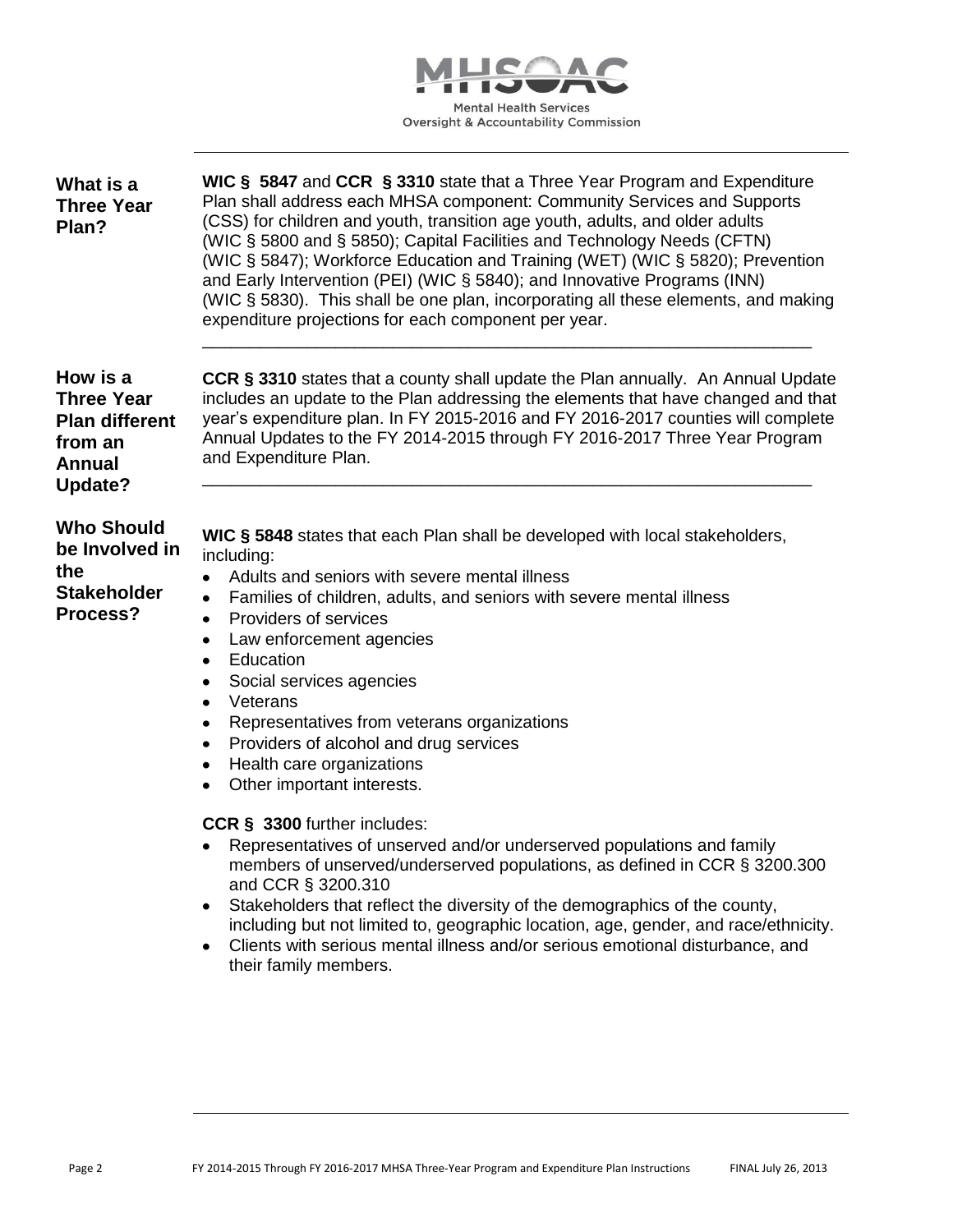

| <b>What Should</b><br>be Included in<br>the<br><b>Stakeholder</b><br>Process?                         | WIC § 5848 states that counties shall demonstrate a partnership with constituents<br>and stakeholders throughout the process that includes meaningful stakeholder<br>involvement on:<br>Mental health policy<br>$\bullet$<br>Program planning<br>٠<br>Implementation<br>٠<br>Monitoring<br>$\bullet$<br><b>Quality improvement</b><br>$\bullet$<br>Evaluation<br>$\bullet$<br>Budget allocations.<br>$\bullet$                                                                                                                                                                                                                                                                                                                                                                    |
|-------------------------------------------------------------------------------------------------------|-----------------------------------------------------------------------------------------------------------------------------------------------------------------------------------------------------------------------------------------------------------------------------------------------------------------------------------------------------------------------------------------------------------------------------------------------------------------------------------------------------------------------------------------------------------------------------------------------------------------------------------------------------------------------------------------------------------------------------------------------------------------------------------|
|                                                                                                       | <b>CCR § 3300</b> states that involvement of clients and their family members be in all<br>aspects of the community planning process and that training shall be offered, as<br>needed, to stakeholders, clients, and client's family who are participating in the<br>process.                                                                                                                                                                                                                                                                                                                                                                                                                                                                                                     |
| <b>What</b><br><b>Standards</b><br><b>Should be</b><br>Used for the<br><b>Stakeholder</b><br>Process? | CCR § 3320 states that Counties shall adopt the following standards in planning,<br>implementing, and evaluating programs:<br>Community collaboration, as defined in CCR § 3200.060<br>Cultural Competence, as defined in CCR § 3200.100<br>٠<br>Client Driven, as defined in CCR § 3200.50<br>٠<br>Family Driven, as defined in CCR § 3200.120<br>٠<br>Wellness, recovery, and resilience focused, as described in WIC § 5806 and<br>٠<br>§ 5813.5<br>Integrated service experiences for clients and their families, as defined in<br>$\bullet$<br>CCR § 3200.190, which is defined as when the client, and when appropriate the<br>client's family, accesses a full range of services provided by multiple agencies,<br>programs and funding sources in a comprehensive manner. |
| <b>Public Review</b>                                                                                  | WIC § 5848 states that a draft Plan shall be prepared and circulated for review and<br>comment for at least 30 days to representatives of stakeholder interests and any<br>interested party who has requested a copy.<br>Additionally, the mental health board shall conduct a public hearing on the draft Plan<br>at the close of the 30-day comment period. It should also review the adopted Plan<br>and make recommendations for revisions.                                                                                                                                                                                                                                                                                                                                   |
| What to<br>Include in the<br><b>Plan About</b><br>the<br><b>Stakeholder</b><br><b>Process</b>         | <b>CCR § 3315</b> states this section of the Plan shall include:<br>A description of the local stakeholder process including date(s) of the meeting(s)<br>٠<br>and any other planning activities conducted<br>A description of the stakeholders who participated in the planning process in<br>٠<br>enough detail to establish that the required stakeholders were included                                                                                                                                                                                                                                                                                                                                                                                                       |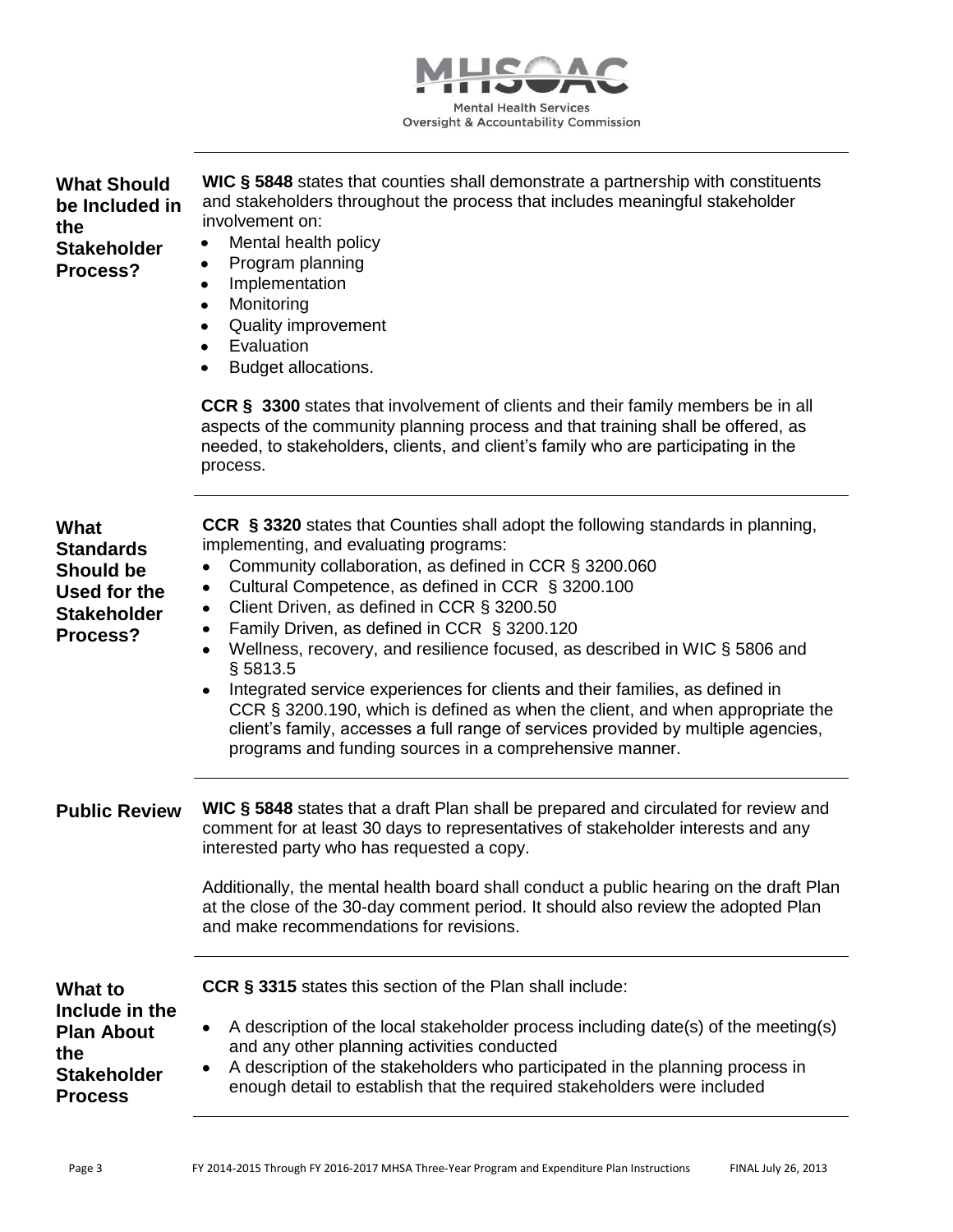

| What to<br>Include in the<br><b>Plan About</b><br>the<br><b>Stakeholder</b><br><b>Process</b><br>(cont) | Description of how stakeholder involvement was meaningful<br>٠<br>The dates of the 30 day review process<br>$\bullet$<br>Methods used by the county to circulate for the purpose of public comment the<br>٠<br>draft of the plan to representatives of the stakeholder's interests and any other<br>interested party who requested a copy of the draft plan<br>The date of the public hearing held by the local mental health board or<br>٠<br>commission<br>Summary and analysis of any substantive recommendations received during the<br>٠<br>30-day public comment period<br>A description of substantive changes made to the proposed plan<br>$\bullet$                                                                                                                                                                                                                                                                                                                                                                                                                                                                                                                                                                                                                                                                                                                                                                                                                                                                                                                                                                                                                                                                                                                                                                                                                                                                                                                                                                                                                                                                                                                        |
|---------------------------------------------------------------------------------------------------------|-------------------------------------------------------------------------------------------------------------------------------------------------------------------------------------------------------------------------------------------------------------------------------------------------------------------------------------------------------------------------------------------------------------------------------------------------------------------------------------------------------------------------------------------------------------------------------------------------------------------------------------------------------------------------------------------------------------------------------------------------------------------------------------------------------------------------------------------------------------------------------------------------------------------------------------------------------------------------------------------------------------------------------------------------------------------------------------------------------------------------------------------------------------------------------------------------------------------------------------------------------------------------------------------------------------------------------------------------------------------------------------------------------------------------------------------------------------------------------------------------------------------------------------------------------------------------------------------------------------------------------------------------------------------------------------------------------------------------------------------------------------------------------------------------------------------------------------------------------------------------------------------------------------------------------------------------------------------------------------------------------------------------------------------------------------------------------------------------------------------------------------------------------------------------------------|
| What to<br>Include in the<br><b>Plan About</b><br><b>Programs</b>                                       | <b>WIC § 5847</b> states the Plan shall describe the following programs:<br>Services to children, including a wrap-around program (exceptions apply), that<br>shall include services to address the needs of transition age youth ages 16 to 25<br>and foster youth. The number of children served by program and the cost per<br>person must be included. The standards for these services are defined in<br>WIC § 5851.<br>Services to adults and seniors, including services to address the needs of<br>$\bullet$<br>transition age youth ages 16 to 25. The number of adults and seniors served by<br>program and the cost per person must be included. The standards for these<br>services are defined in WIC § 5806. WIC § 5813.5 states that Plans shall<br>consider ways to provide services similar to those established pursuant to the<br>Mentally III Offender Crime Reduction Grant Program. Funds shall not be used<br>to pay for persons incarcerated in state prison or parolees from state prisons.<br>Prevention and Early Intervention programs designed to prevent mental<br>$\bullet$<br>illnesses from becoming severe and disabling. The standards for these<br>programs are defined in WIC § 5840. Please describe programs and program<br>components/activities for Prevention versus Early Intervention separately.<br>INN in accordance with WIC § 5830<br>٠<br><b>CFTN</b><br>$\bullet$<br>Identification of shortages in personnel and the additional assistance needs from<br>$\bullet$<br>education and training programs<br><b>Prudent Reserve</b><br>In addition to the required elements above, counties should include the following<br>information as part of the Plan:<br>A description of county demographics, including but not limited to size of the<br>county, threshold languages, unique characteristics, age, gender, and<br>race/ethnicity.<br>The number of children, adults, and seniors to be served in each PEI and INN<br>program that provide direct services to individuals/groups.<br>The cost per person for PEI (separated out by Prevention versus Early<br>Intervention) and INN programs that provide direct services to |

individuals/groups.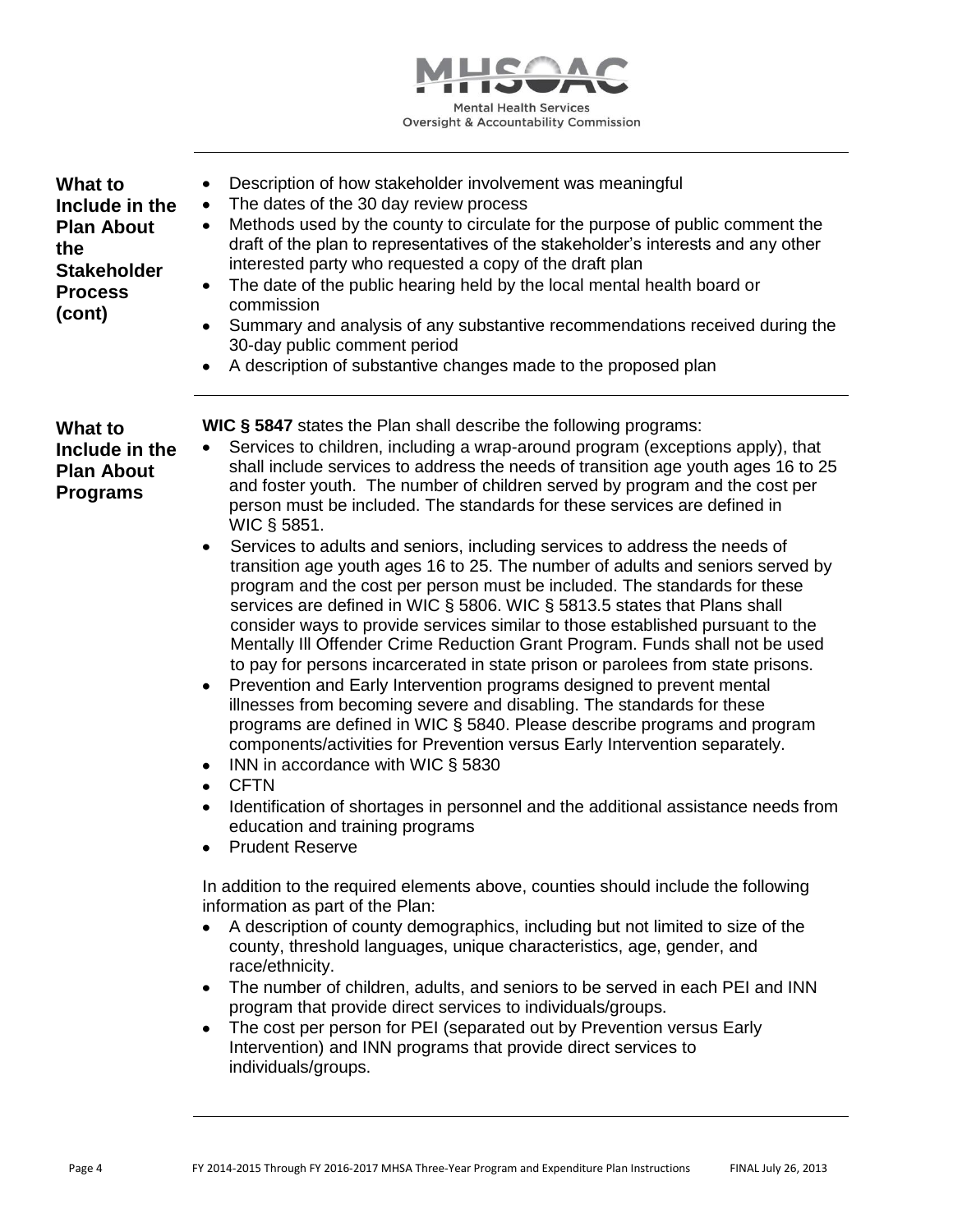

| <b>What to</b><br>Include in the<br><b>Plan About</b><br><b>INN</b>                                                            | WIC § 5830 states that Counties shall expend funds for their INN programs upon<br>approval by the MHSOAC and details INN requirements. Plans should include<br>sufficient information about a new or changed INN program so that the MHSOAC<br>may determine if the program meets statutory requirements and can be approved.<br>INN programs shall meet the criteria described in WIC § 5830.<br>If an INN project has proven successful and the county chooses to continue it, the<br>project work plan shall transition to another category of funding as appropriate. |
|--------------------------------------------------------------------------------------------------------------------------------|---------------------------------------------------------------------------------------------------------------------------------------------------------------------------------------------------------------------------------------------------------------------------------------------------------------------------------------------------------------------------------------------------------------------------------------------------------------------------------------------------------------------------------------------------------------------------|
| <b>What to</b><br>Include in the<br><b>Plan About</b><br><b>Performance</b><br><b>Outcomes</b>                                 | WIC § 5848 states that Plans shall include reports on the achievement of<br>performance outcomes for MHSA services. Please include the results of any<br>evaluations or performance outcomes the county has for CSS services and PEI<br>programs (separated out by Prevention versus Early Intervention when possible).<br>Counties shall also provide evaluation or performance outcomes for INN programs.<br>Please specify the time period these performance outcomes cover.                                                                                           |
| <b>What to</b><br>Include in the<br><b>Plan About</b><br><b>County</b><br><b>Compliance</b><br><b>Certification</b>            | WIC § 5847 states that certification by the county mental health director, which<br>ensures that the county has complied with all pertinent regulations, laws, and<br>statutes of the Mental Health Services Act, including stakeholder participation and<br>nonsupplantation requirements must be included in the Plan.<br>Please use the MHSA County Compliance Certification form included with these<br>instructions.                                                                                                                                                 |
| <b>What to</b><br>Include in the<br><b>Plan About</b><br><b>County Fiscal</b><br><b>Accountability</b><br><b>Certification</b> | WIC § 5847 states that certification by the county mental health director and the<br>county auditor-controller that the county has complied with any fiscal accountability<br>requirements as directed by the State Department of Health Care Services, and that<br>all expenditures are consistent with the requirements of the MHSA shall be included<br>in the Plan.<br>Please use the MHSA County Fiscal Certification form included with these<br>instructions.                                                                                                      |
| <b>What to</b><br>Include in the<br><b>Plan About</b><br><b>Board of</b><br><b>Supervisor</b><br><b>Adoption</b>               | WIC § 5847 states that the county mental health program shall prepare a Plan<br>adopted by the county Board of Supervisors. Please include evidence that the<br>Board of Supervisors adopted the Plan and the date of that adoption.                                                                                                                                                                                                                                                                                                                                      |